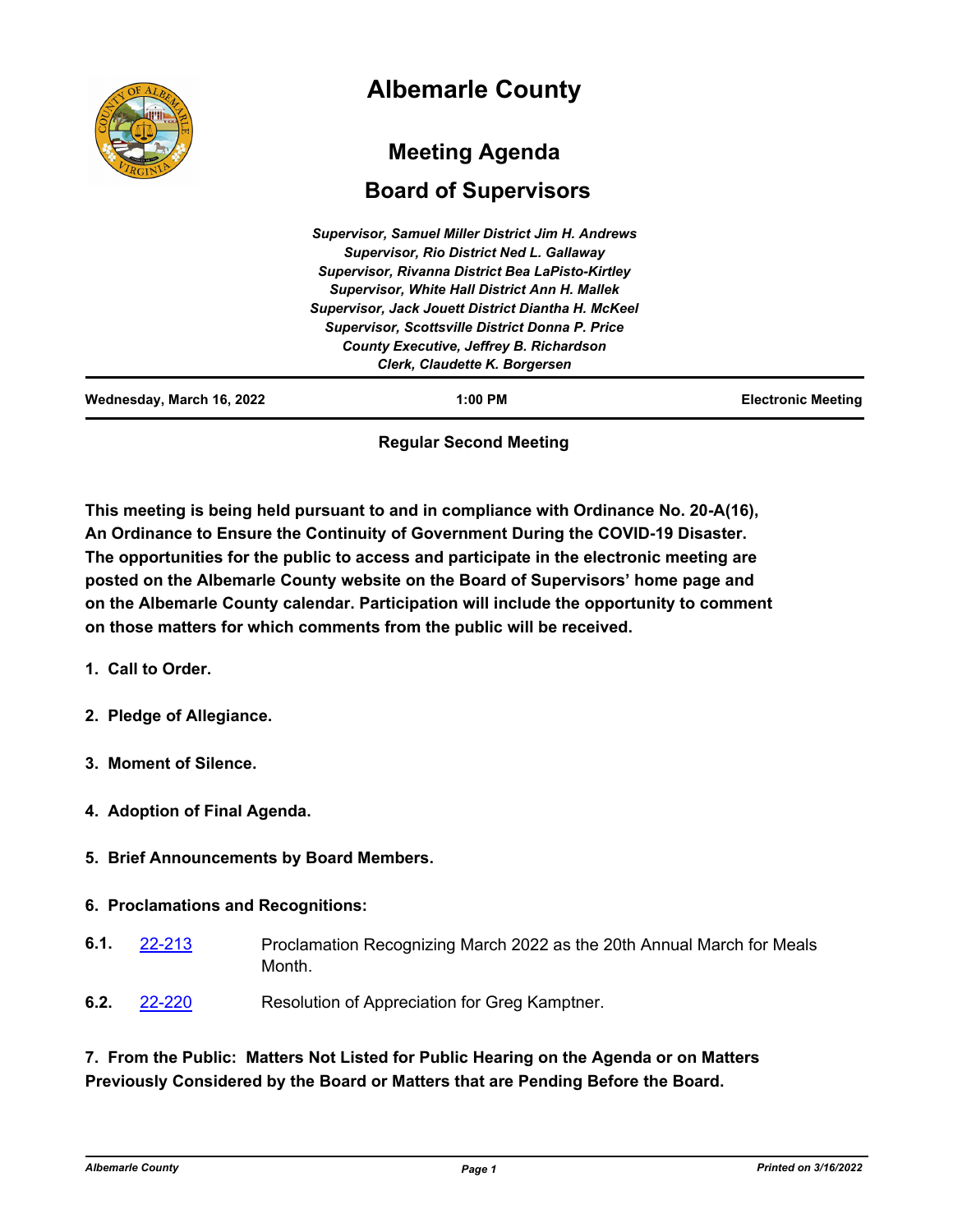### **8. Consent Agenda (on next sheet)**

#### **1:50 p.m. - Work Sessions:**

**9.** [22-190](http://albemarle.legistar.com/gateway.aspx?m=l&id=/matter.aspx?key=6935) VDOT/Albemarle County FY 23 - 28 Secondary Six-Year Plan.

*(Kevin McDermott, Planning Manager)*

### **2:50 p.m. - Recess.**

#### **3:00 p.m. - Work Sessions (continued):**

**10.** [22-187](http://albemarle.legistar.com/gateway.aspx?m=l&id=/matter.aspx?key=6932) Fiscal Year 2023 Community Development Work Program.

*(Jodie Filardo, Director, Community Development)*

#### **4:00 p.m. - Presentation:**

Department of Social Services Advisory Board Annual Report Fiscal Year 2021. **11.** [22-182](http://albemarle.legistar.com/gateway.aspx?m=l&id=/matter.aspx?key=6927)

*(Kaki Dimock, Director, Social Services)*

#### **12. 4:30 p.m. - Closed Meeting.**

*Closed Meeting pursuant to Section 2.2-3711(A) of the Code of Virginia:*

*• Under Subsection (1), to discuss and consider the appointment of the County Attorney's successor upon his pending retirement; and*

*• Under Subsection (5), to discuss and consider the expansion of two existing County businesses identified as Projects Poma and Bee Friend, where no previous announcement has been made of their interest in expanding their facilities in the County and where the investment of public funds to support their expansion involves bargaining and, if made public initially, would adversely affect the financial interest of the County.*

*\*Closed meeting motion subject to change\**

### **13. Certify Closed Meeting.**

#### **6:00 p.m.**

**14. From the County Executive: Report on Matters Not Listed on the Agenda.**

**15. From the Public: Matters Not Listed for Public Hearing on the Agenda or on Matters Previously Considered by the Board or Matters that are Pending Before the Board.**

**Public Hearings:**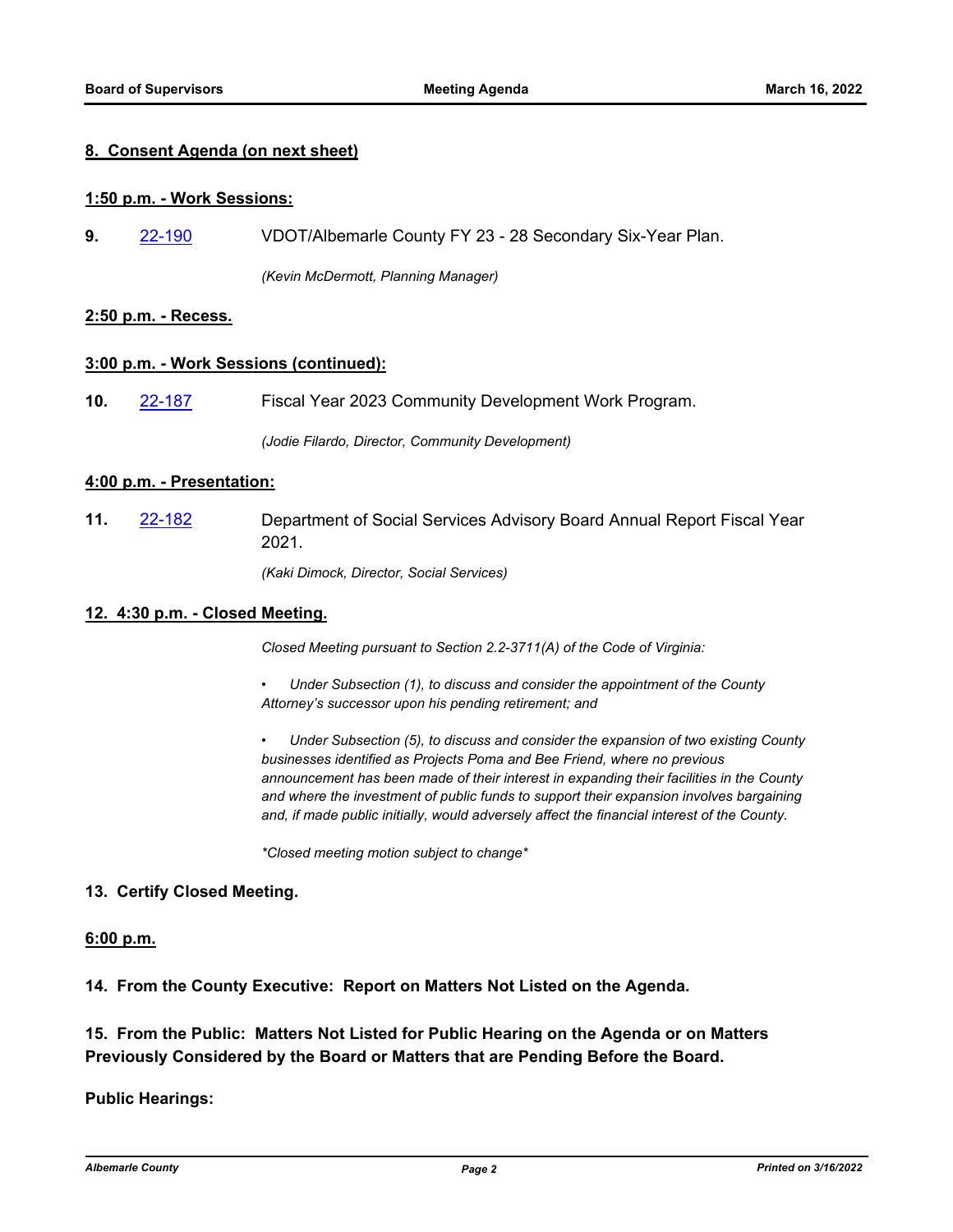ZMA202000013 Overlook Hotel: Pantops PDMC Amendment. PROJECT: ZMA202000013 Overlook Hotel: Pantops PDMC Amendment MAGISTERIAL DISTRICT: Rivanna TAX MAP/PARCEL(S): 078000000073A7 LOCATION: Property on the south side of Richmond Road (U.S. Route 250), approximately 280 feet northwest of its intersection with Hansen Road PROPOSAL: Amend the application plan and proffers associated with ZMA199800020 and ZMA200200008 to allow the construction of a hotel. PETITION: Request to amend the application plan and the proffers associated with ZMA199800020 and ZMA200200008 to permit a hotel and to remove a tree conservation area, on a parcel of approximately 2.687 acres. No dwelling units proposed. ZONING: PD-MC, Planned Development Mixed Commercial - large-scale commercial uses, residential by special use permit (15 units/acre); in accordance with ZMA199800020 and ZMA200200008. OVERLAY DISTRICT(S): Entrance Corridor, Steep Slopes – Managed PROFFERS: Yes COMPREHENSIVE PLAN: Community Mixed Use – commercial/retail, offices, residential (6-34 du/acre, hotels and conference facilities, institutional uses. Secondary office/R&D/flex/light industrial, existing auto-commercial sales & service. Parks & Green Systems – stream buffers, floodplain, steep slopes, privately owned open space, natural areas. In Neighborhood 3, in the Pantops Master Plan area. POTENTIALLY IN THE MONTICELLO VIEWSHED: Yes. **16.** [22-184](http://albemarle.legistar.com/gateway.aspx?m=l&id=/matter.aspx?key=6929)

*(Andy Reitelbach, Senior Planner)*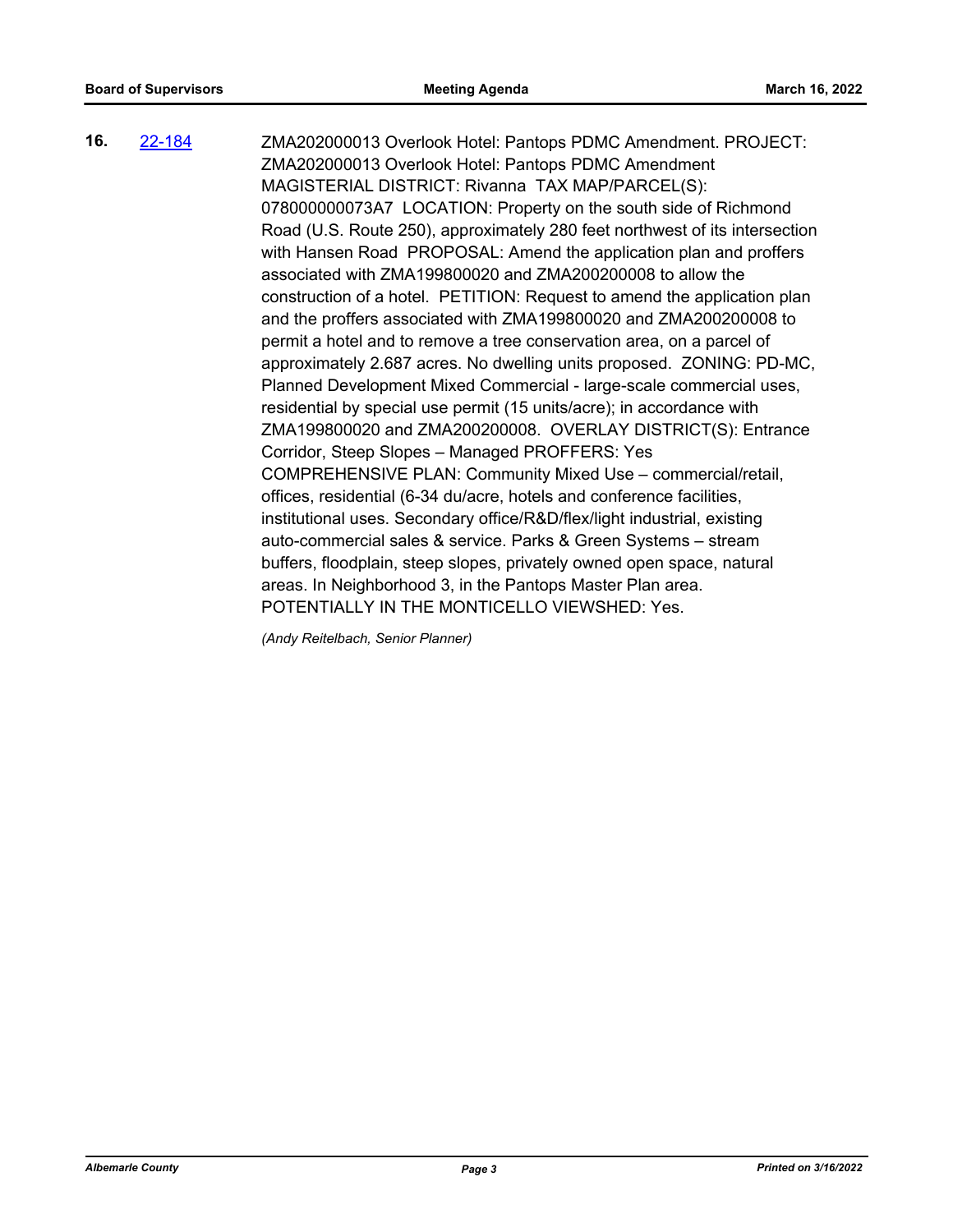SP202100010 Auto Superstore SP Amendment. PROJECT: SP202100010 Auto Superstore SP Amendment MAGISTERIAL DISTRICT: Rivanna TAX MAP/PARCEL: 07800000001300 LOCATION: 1389 Richmond Road, Charlottesville, Virginia 22911 PROPOSAL: Request to amend existing special use permit SP200200013 to allow a landscape easement, required as a condition of the previous approval, to be vacated. PETITION: Special Use Permit request for outdoor storage, display, and/or sales in accordance with Section 30.6.3(a)2(b) of the Zoning Ordinance on an approximately 3.734-acre parcel. No dwelling units proposed. ZONING: HC, Highway Commercial – commercial and service, residential by special use permit (15 units/acre) and EC, Entrance Corridor – Overlay to protect properties of historic, architectural, or cultural significance from visual impacts of development along routes of tourist access; in accordance with ZMA199800020 and ZMA200200008. OVERLAY DISTRICT(S): Entrance Corridor, Steep Slopes – Managed, and Steep Slopes – Preserved COMPREHENSIVE PLAN: Community Mixed Use – commercial/retail, offices, residential (6-34 du/acre, hotels and conference facilities, institutional uses; secondary office/R&D/flex/light industrial, existing auto-commercial sales & service. Parks & Green Systems – stream buffers, floodplain, steep slopes, privately owned open space, natural areas. In Neighborhood 3, in the Pantops Master Plan area. MONTICELLO VIEWSHED: Yes. **17.** [22-211](http://albemarle.legistar.com/gateway.aspx?m=l&id=/matter.aspx?key=6956)

#### *(Andy Reitelbach)*

**18.** [22-189](http://albemarle.legistar.com/gateway.aspx?m=l&id=/matter.aspx?key=6934)

Virginia Community Development Block Grant (CDBG). To review the County's intention to apply for Federal funds from the Virginia Community Development Block Grant (CDBG) program. Albemarle County proposes to utilize the requested funds to carry out the following activities for the CDBG program: Approximately \$1.3 million dollars to support the construction of 25 affordable single-family attached and/or detached residential housing units, and the installation of sidewalks and paved walkways in Village 2 of the Southwood Redevelopment Project. All interested citizens are urged to attend to express their views and comments on the County's proposed applications.

*(Stacy Pethia, Housing Policy Manager)*

## **19. From the Board: Committee Reports and Matters Not Listed on the Agenda.**

**20. Adjourn to March 17, 2022, 8:00 a.m., electronic meeting pursuant to Ordinance No. 20-A(16).**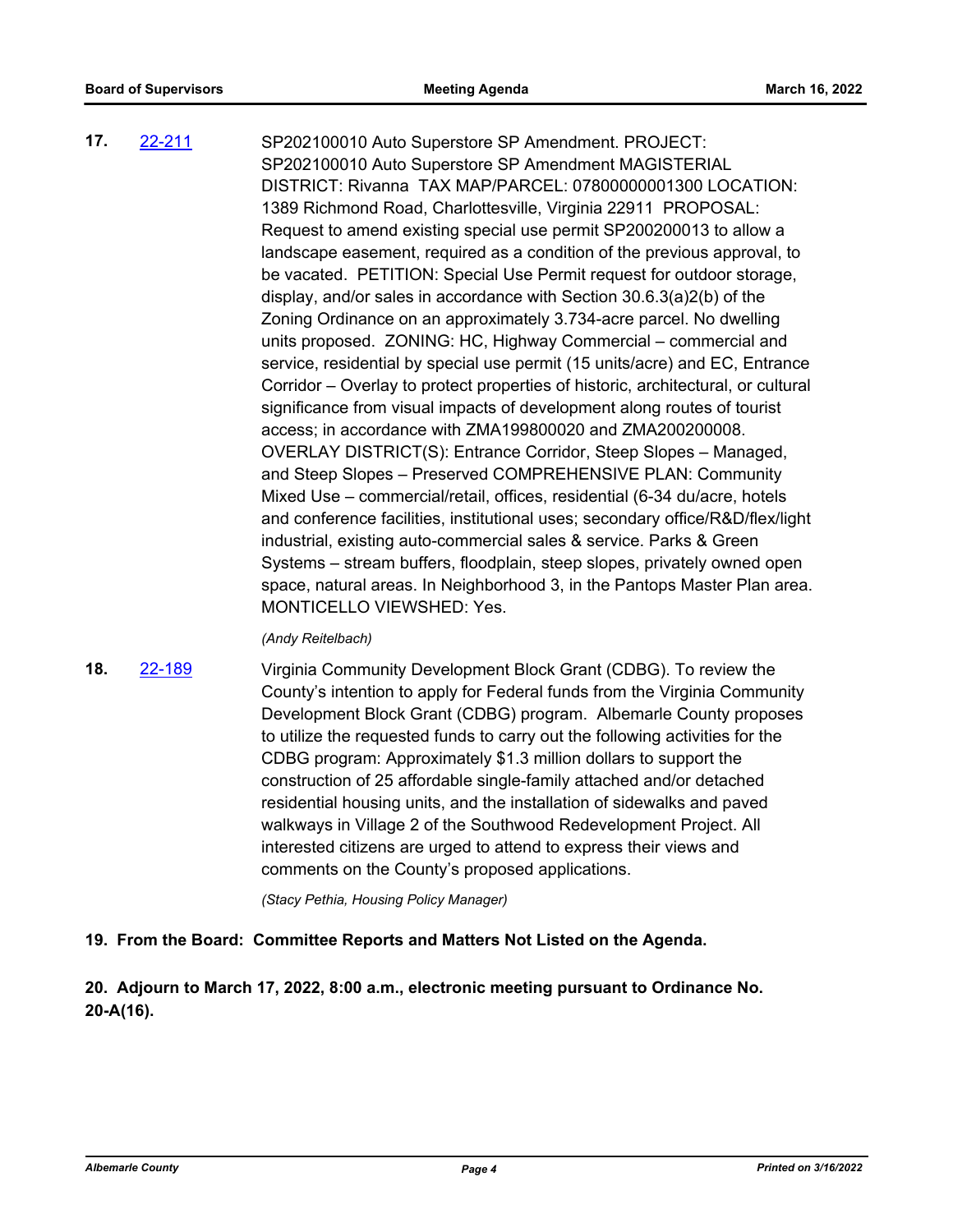# **CONSENT AGENDA**

# **8. FOR APPROVAL (by recorded vote):**

| 8.1. | 22-218 | Approval of Minutes: December 15, 2021.                                                                    |
|------|--------|------------------------------------------------------------------------------------------------------------|
| 8.2. | 22-206 | Schedule a Public Hearing to Consider a Stillhouse Ridge Rural<br>Preservation Boundary Line Adjustment.   |
|      |        | (Richard DeLoria)                                                                                          |
| 8.3. | 22-191 | Resolution of Intent to Amend the Zoning Ordinance to Revise Stream<br><b>Buffer Regulations.</b>          |
|      |        | (Kim Biasiolli)                                                                                            |
| 8.4. | 22-204 | Resolution of Intent to Amend the Zoning Ordinance to Incorporate Housing<br>Policy Bonus Density Updates. |
|      |        | (Lea Brumfield)                                                                                            |
| 8.5. | 22-212 | Resolution Declaring Local Emergency Ended (COVID-19).                                                     |

### **8. FOR INFORMATION (no vote necessary):**

| 8.6.  | 22-203 | Completion of the Broadway Blueprint Economic Revitalization Study.   |
|-------|--------|-----------------------------------------------------------------------|
|       |        | (Roger Johnson)                                                       |
| 8.7.  | 22-192 | Albemarle County 2021 Fourth Quarter Building Report.                 |
|       |        | (Bill Fritz)                                                          |
| 8.8.  | 22-193 | Albemarle County 2021 Year End Building Report.                       |
|       |        | (Bill Fritz)                                                          |
| 8.9.  | 22-194 | Albemarle County 2021 Fourth Quarter Certificate of Occupancy Report. |
|       |        | (Bill Fritz)                                                          |
| 8.10. | 22-195 | Albemarle County 2021 Year End Certificate of Occupancy Report.       |
|       |        | (Bill Fritz)                                                          |
| 8.11. | 22-217 | VDOT Monthly Report (March) 2022.                                     |
|       |        | (Carrie Shepheard)                                                    |